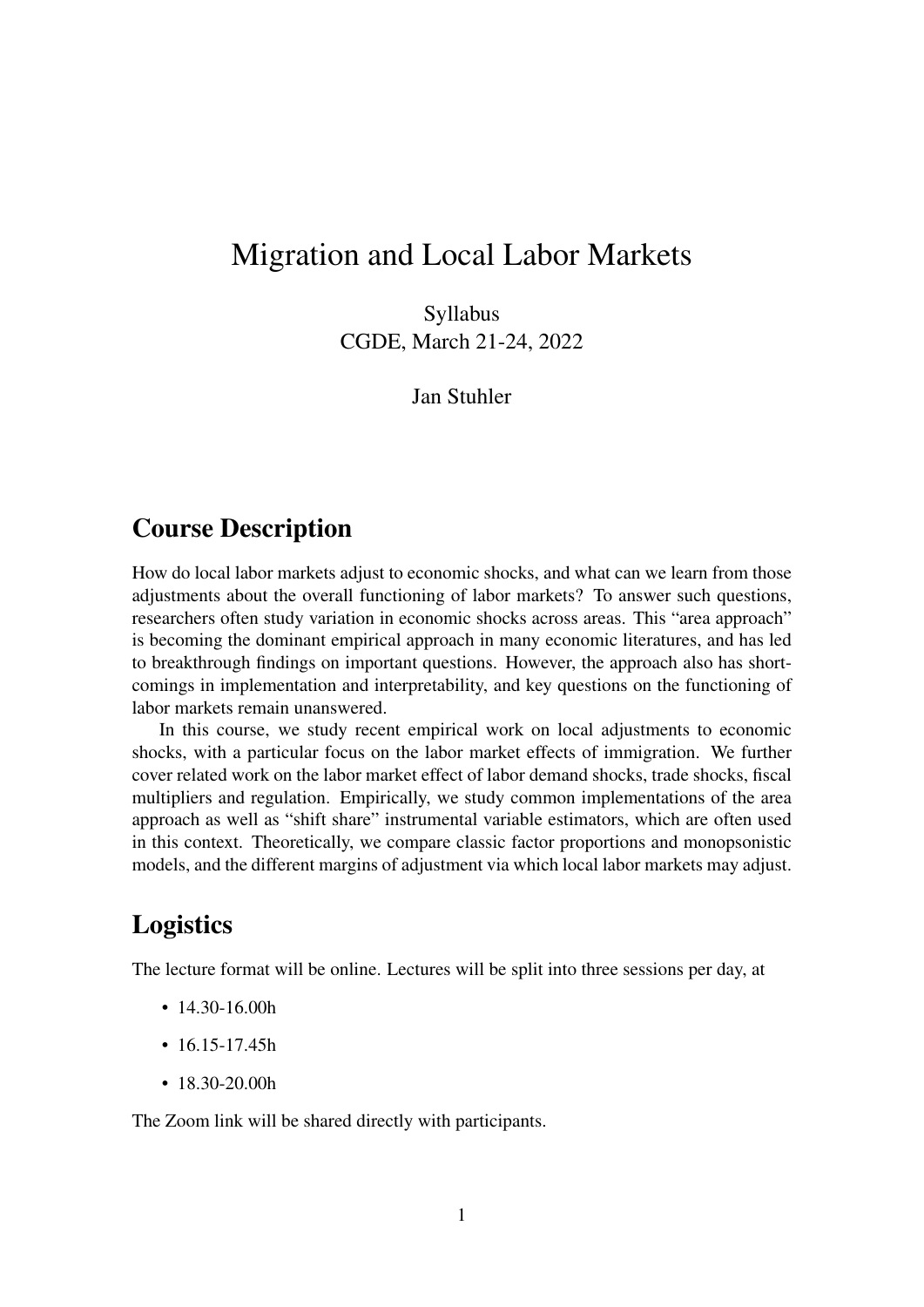## Evaluation

Participants have the option to complete a take-home exam. The date for this exam will be decided in class (depending on students' availability).

### References

The course is structured around empirical papers, in particular the main papers listed below. Lecture slides will be made available via Dropbox. Cahuc, Carcillo and Zylberberg (2014, or previous edition) or Borjas' "Labor Economics" are useful background readings.

# **Topics**

The course is divided into four modules. The outline of each module is given below.

### 1 Area Studies and Shift-share Instrumental Variables

#### 1.1 Main Papers

- Adao, Rodrigo, Michal Kolesár, and Eduardo Morales. 2019. "Shift-share Designs: Theory and Inference." The Quarterly Journal of Economics, 134(4): 1949–2010.
- Bartik, Timothy J. 1991. Who Benefits from State and Local Economic Development Policies? Books from Upjohn Press, W.E. Upjohn Institute for Employment Research.
- Borusyak, Kirill, Peter Hull, and Xavier Jaravel. 2022. "Quasi-Experimental Shift-Share Research Designs." The Review of Economic Studies, 89(1): 181–213.

- Amior, Michael, and Alan Manning. 2018. "The Persistence of Local Joblessness." American Economic Review, 108(7): 1942–70.
- Borusyak, Kirill, and Peter Hull. 2022. "Non-Random Exposure to Exogenous Shocks." Working Paper.
- Goldsmith-Pinkham, Paul, Isaac Sorkin, and Henry Swift. 2020. "Bartik Instruments: What, When, Why, and How." American Economic Review, 110(8): 2586–2624.
- Helm, Ines. 2020. "National Industry Trade Shocks, Local Labor Markets and Agglomeration Spillovers." The Review of Economic Studies.
- Jaeger, David A., Joakim Ruist, and Jan Stuhler. 2018. "Shift-Share Instruments and the Impact of Immigration." National Bureau of Economic Research Working Paper 24285.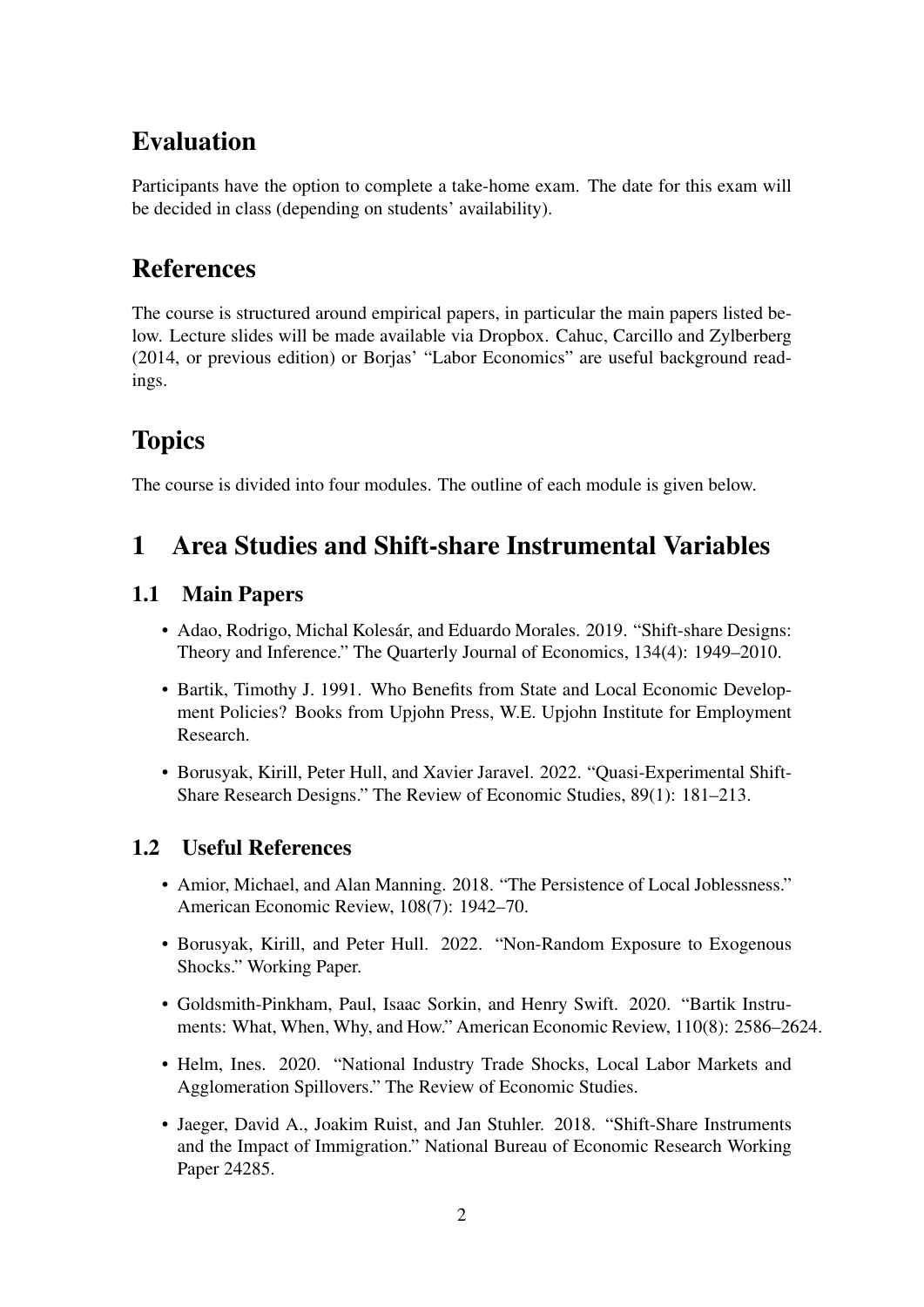- Moretti, Enrico. 2011. "Local Labor Markets." In Handbook of Labor Economics. Vol. 4 of Handbook of Labor Economics, ed. O. Ashenfelter and D. Card, Chapter 14, 1237–1313. Elsevier.
- Topel, Robert H. 1986. "Local Labor Markets." Journal of Political Economy, 94(3): pp. S111–S143.

### 2 Migration

#### 2.1 Main Papers

- Amior, Michael and Jan Stuhler. 2022. "The Impact of Migration Under Monopsony: Evidence from Germany", Working Paper.
- Borjas, George J. 1999. "The Economic Analysis of Immigration." In Handbook of Labor Economics. Vol. 3 of Handbook of Labor Economics, , ed. O. Ashenfelter and D. Card, Chapter 28, 1697–1760. Elsevier.
- Borjas, George J. 2003. "The Labor Demand Curve is Downward Sloping: Reexamining the Impact of Immigration on the Labor Market\*." Quarterly journal of Economics, 118(4): 1335–1374.
- Borjas, George. 2013. "The Analytics of the Wage Effect of Immigration." IZA Journal of Migration, 2(1): 22.
- Card, D. 1990. "The Impact of the Mariel Boatlift on the Miami Labor Market." Industrial and Labor Relations Review, 245–257.
- Dustmann, Christian, Uta Schönberg, and Jan Stuhler. 2016. "The Impact of Immigration: Why Do Studies Reach Such Different Results?" Journal of Economic Perspectives, 30(4): 31–56.
- Dustmann, Christian, Uta Schönberg, and Jan Stuhler. 2017. "Labor Supply Shocks, Native Wages, and the Adjustment of Local Employment." The Quarterly Journal of Economics, 132(1): 435–483.

- Albert, Christoph. 2021. "The Labor Market Impact of Immigration: Job Creation versus Job Competion." American Economic Journal: Macroeconomics, 13(1): 35–78.
- Amior, Michael, and Alan Manning. 2020. "Monopsony and the Wage Effects of Migration." CEP Discussion Paper No 1690.
- Angrist, Joshua D., and Adriana D. Kugler. 2003. "Protective or Counter-productive? Labour Market Institutions and the Effect of Immigration on EU Natives." Economic Journal, 113(488): F302–F331.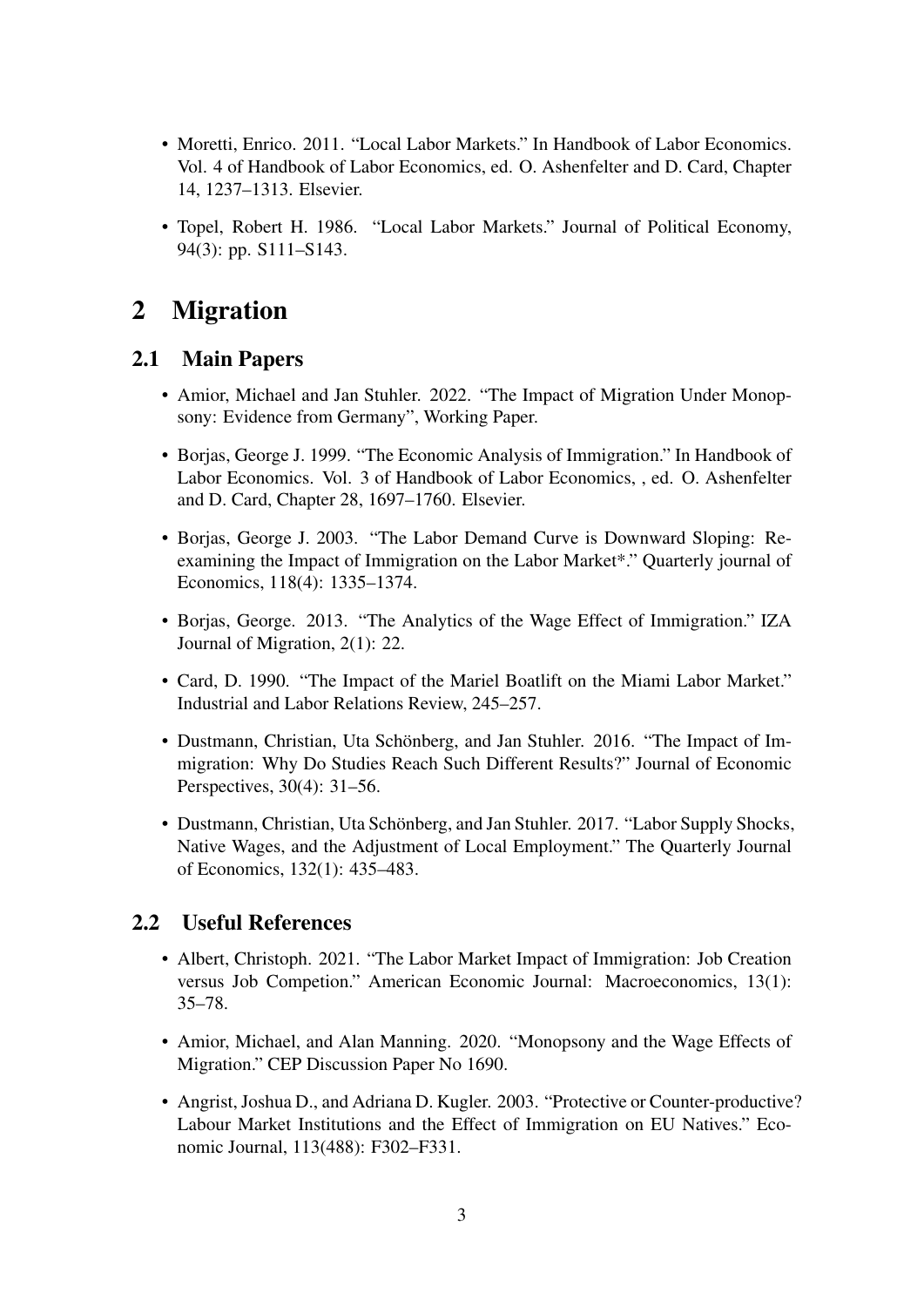- Beerli, Andreas, Jan Ruffner, Michael Siegenthaler, and Giovanni Peri. 2021. "The Abolition of Immigration Restrictions and the Performance of Firms and Workers: Evidence from Switzerland." American Economic Review, 111(3): 976–1012.
- Borjas, George J., Richard B. Freeman, and Lawrence F. Katz. 1997. "How Much Do Immigration and Trade Affect Labor Market Outcomes?" Brookings Papers on Economic Activity, 28(1): 1–90.
- Borjas, George J., Jeffrey Grogger, and Gordon H. Hanson. 2012. "Comment: On Estimating Elasticities Of Substitution." Journal of the European Economic Association, 10(1): 198–210.
- Borjas, George J. 2017. "The Wage Impact of the Marielitos: A Reappraisal." ILR Review, 70(5): 1077– 1110.
- Card, D. 2001. "Immigrant Inflows, Native Outflows, and the Local Labor Market Impacts of Higher Immigration." Journal of Labor Economics, 19(1): 22–64.
- Chassambouli, Andri, and Giovanni Peri. 2015. "The Labor Market Effects of Reducing the Number of Illegal Immigrants." Review of Economic Dynamics, 18(4): 792–821.
- Clemens, Michael A., Ethan G. Lewis, and Hannah M. Postel. 2018. "Immigration Restrictions as Active Labor Market Policy: Evidence from the Mexican Bracero Exclusion." American Economic Review, 108(6): 1468–87.
- Cohen-Goldner, Sarit, and M. Daniele Paserman. 2011. "The Dynamic Impact of Immigration on Natives' labor market Outcomes: Evidence from Israel." European Economic Review, 55(8): 1027–1045.
- Delgado-Prieto, Lukas. 2021. "Immigration, Wages and Employment under Informal Labor Markets." Working Paper.
- Dustmann, Christian, and Ian Preston. 2012. "Comment: Estimating the Effect of Immigration on Wages." Journal of the European Economic Association, 10(1): 216–223.
- Edo, Anthony. 2019. "The Impact of Immigration on Wage Dynamics: Evidence from the Algerian independence war." Journal of the European Economic Association.
- Hunt, Jennifer. 1992. "The Impact of the 1962 Repatriates from Algeria on the French Labor Market." Industrial and Labor Relations Review, 45(3): 556–572.
- Jaeger, David A., Joakim Ruist, and Jan Stuhler. 2018. "Shift-Share Instruments and the Impact of Immigration." National Bureau of Economic Research Working Paper 24285.
- Lewis, Ethan. 2011. "Immigration, Skill Mix, and Capital Skill Complementarity." The Quarterly Journal of Economics, 126(2): 1029–1069.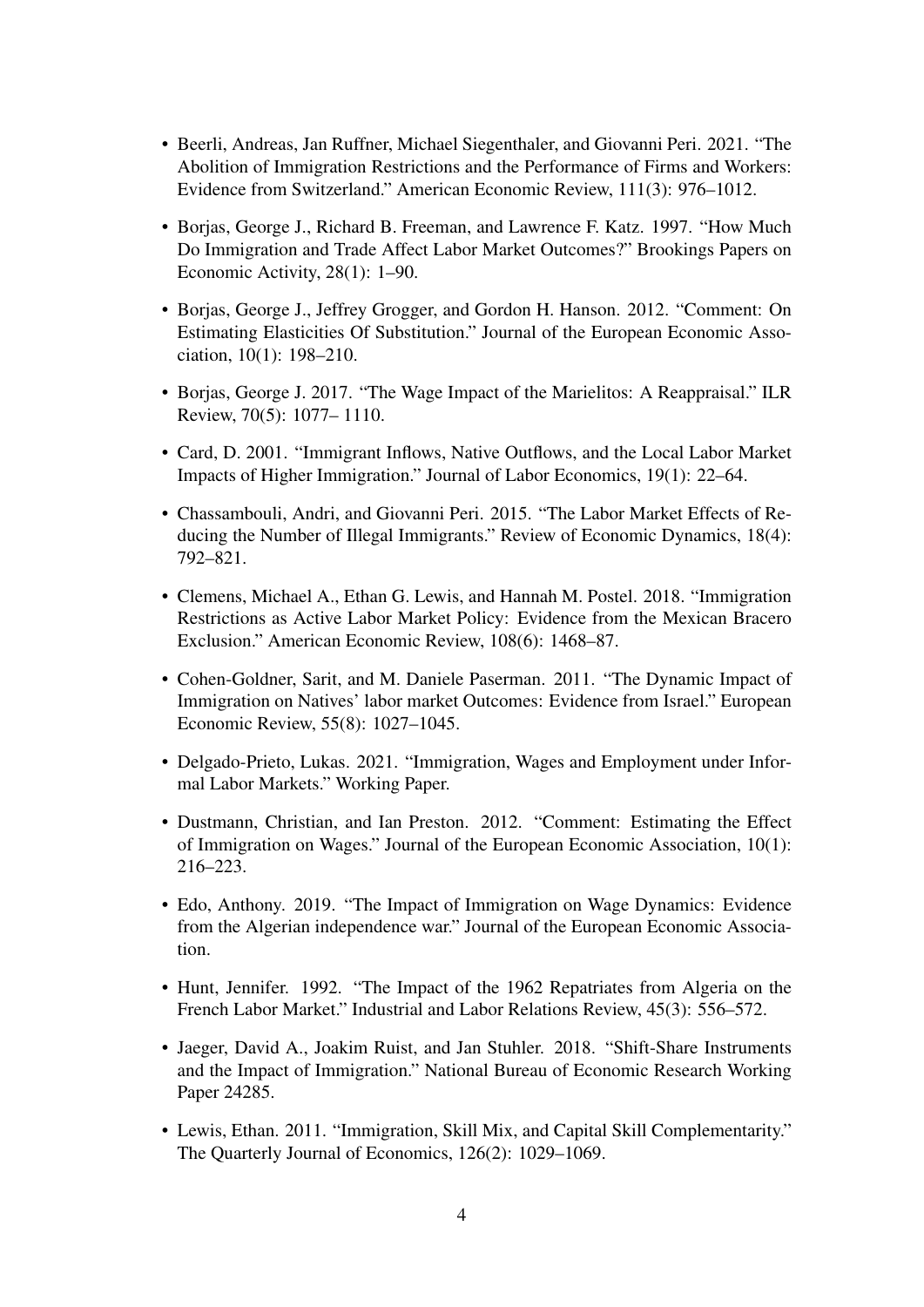- Llull, Joan. 2018. "Immigration, Wages, and Education: A Labour Market Equilibrium Structural Model." The Review of Economic Studies, 85(3): 1852–1896.
- Manacorda, Marco, Alan Manning, and Jonathan Wadsworth. 2012. "The Impact Of Immigration On The Structure Of Wages: Theory And Evidence From Britain." Journal of the European Economic Association, 10(1): 120–151.
- Monras, Joan. 2020. "Immigration and Wage Dynamics: Evidence from the Mexican Peso Crisis." Journal of Political Economy, 128(8): 3017–3089.
- Ottaviano, Gianmarco I. P., and Giovanni Peri. 2012. "Rethinking The Effect Of Immigration On Wages." Journal of the European Economic Association, 10(1): 152–197.
- Peri, Giovanni, and Chad Sparber. 2009. "Task Specialization, Immigration, and Wages." American Economic Journal: Applied Economics, 1(3).

### 3 Labor Demand Shocks

#### 3.1 Main Papers

- Amior, Michael, and Alan Manning. 2018. "The Persistence of Local Joblessness." American Economic Review, 108(7): 1942–70.
- Bartik, Timothy J. 1991. Who Benefits from State and Local Economic Development Policies? Books from Upjohn Press, W.E. Upjohn Institute for Employment Research.
- Blanchard, Olivier Jean, and Lawrence F. Katz. 1992. "Regional Evolutions." Brookings Papers on Economic Activity, 23(1): 1–76.
- Carrington, William J. 1996. "The Alaskan Labor Market during the Pipeline Era." Journal of Political Economy, 104(1): 186–218.
- Moretti, Enrico. 2011. "Local Labor Markets." In Handbook of Labor Economics. Vol. 4 of Handbook of Labor Economics, ed. O. Ashenfelter and D. Card, Chapter 14, 1237–1313. Elsevier.
- Yagan, Danny. 2019. "Employment Hysteresis From the Great Recession." Journal of Political Economy, 127(5): 000–000.

- Adhvaryu, Achyuta, A. V. Chari, and Siddharth Sharma. 2012. "Firing Costs and Flexibility: Evidence from Firms' Employment Responses to Shocks in India." The Review of Economics and Statistics, 95(3): 725–740.
- Bentolila, Samuel, Marcel Jansen, and Gabriel Jiménez. 2018. "When Credit Dries Up: Job Losses in the Great Recession." Journal of the European Economic Association, 16(3): 650–695.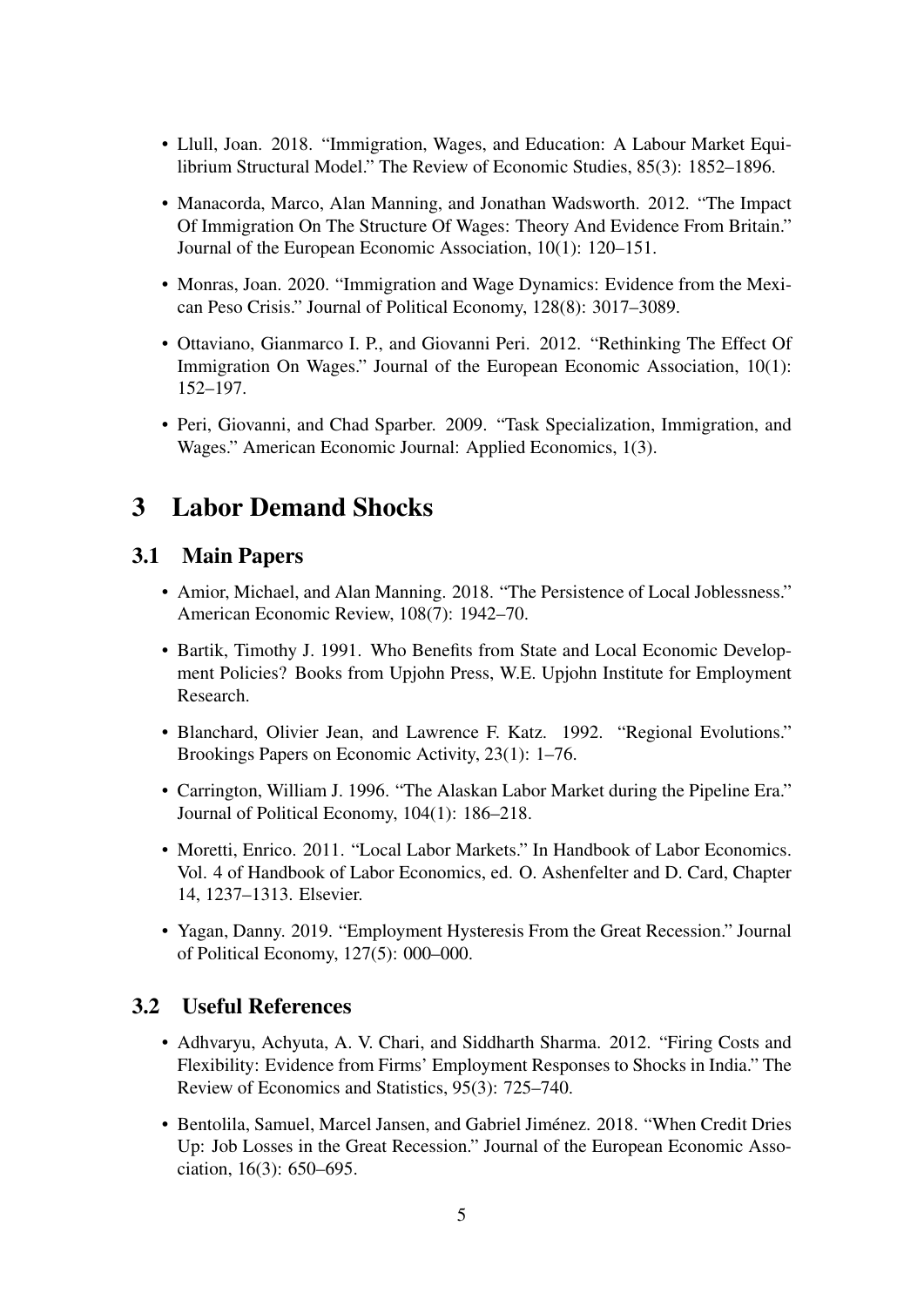- Greenaway-McGrevy, Ryan, and Kyle K. Hood. 2016. "Worker Migration or Job Creation? Persistent Shocks and Regional Recoveries." Journal of Urban Economics, 96(C): 1–16.
- Hershbein, Brad, and Bryan A Stuart. 2020. "Recessions and Local Labor Market Hysteresis."
- Kline, Patrick. 2008. "Understanding Sectoral Labor Market Dynamics: An Equilibrium Analysis of the Oil and Gas Field Services Industry." Working Paper.
- Manning, Alan, and Barbara Petrongolo. 2017. "How Local Are Labor Markets? Evidence from a Spatial Job Search Model." American Economic Review, 107(10): 2877–2907.
- Monte, Ferdinando, Stephen J Redding, and Esteban Rossi-Hansberg. 2018. "Commuting, Migration, and Local Employment Elasticities." American Economic Review, 108(12): 3855–90.
- Monras, Joan. 2018. "Economic Shocks and Internal Migration." Working Paper.
- Mian, Atif, and Amir Sufi. 2014. "What Explains the 2007–2009 Drop in Employment?" Econometrica, 82(6): 2197–2223.
- Notowidigdo, Matthew J. 2020. "The Incidence of Local Labor Demand Shocks." Journal of Labor Economics, 38(3): 687–725.
- Topel, Robert H. 1986. "Local Labor Markets." Journal of Political Economy, 94(3): pp. S111–S143.

### 4 Trade Shocks, Multipliers and other Applications

#### 4.1 Main Papers

- Autor, David, David Dorn, and Gordon H. Hanson. 2016. "The China Shock: Learning from Labor-Market Adjustment to Large Changes in Trade." Annual Review of Economics, 8: 205–240.
- Feler, Leo, and Mine Z. Senses. 2017. "Trade Shocks and the Provision of Local Public Goods." American Economic Journal: Economic Policy, 9(4): 101–43.
- Helm, Ines. 2020. "National Industry Trade Shocks, Local Labor Markets and Agglomeration Spillovers." The Review of Economic Studies.
- Nimczik, Jan Sebastian. 2020. "Job Mobility Networks and Data-driven Labor Markets." Working Paper.
- Serrato, Juan Carlos Suárez, and Philippe Wingender. 2014. "Estimating Local Fiscal Multipliers." Working Paper.